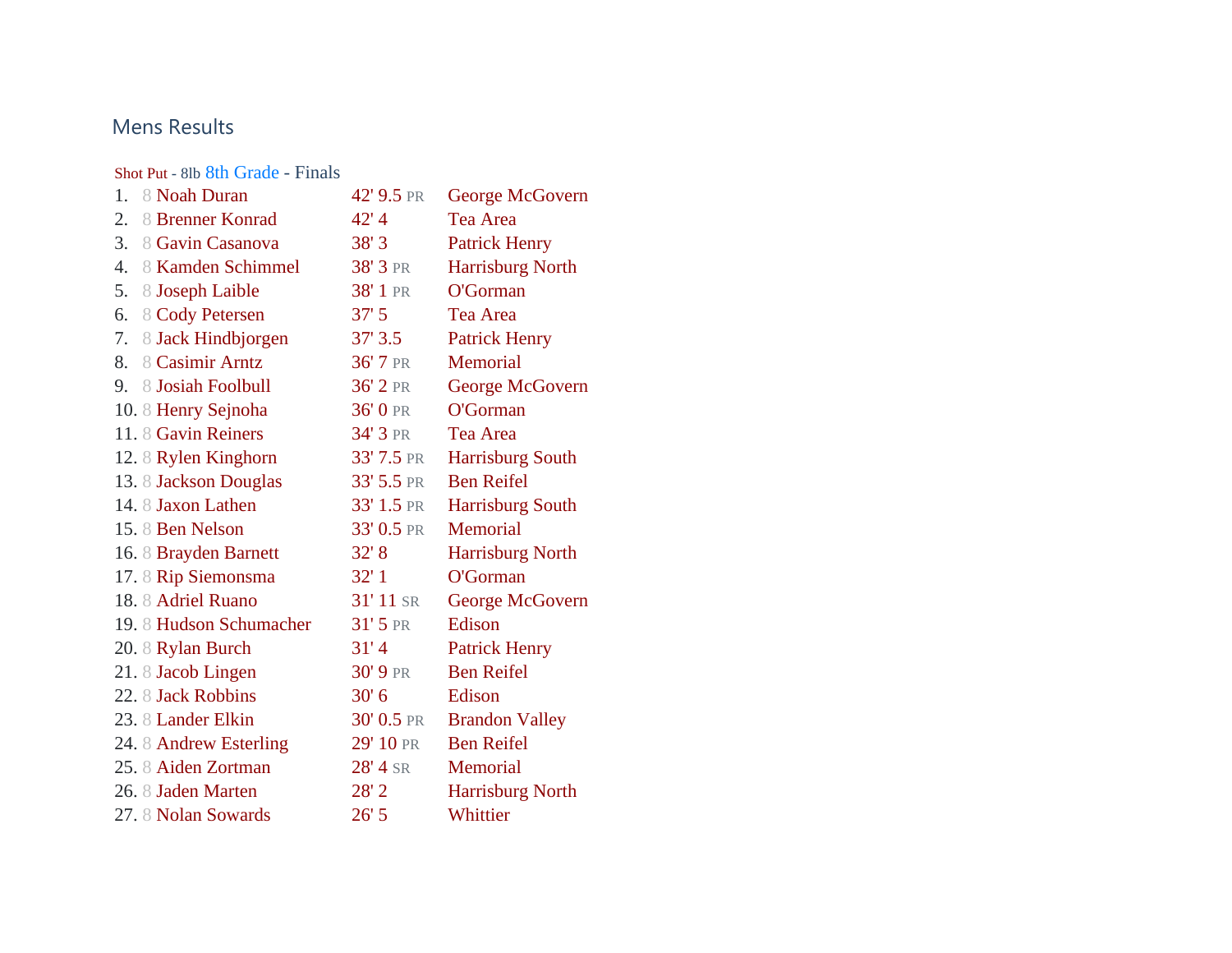| 28. 8 Logan Taborda             | 25'7.5    | Whittier                |
|---------------------------------|-----------|-------------------------|
| 29. 8 Garrett Johnson           | 23' 2 PR  | <b>Harrisburg South</b> |
| Discus - 1kg 8th Grade - Finals |           |                         |
| 8 Ryan Baker<br>1.              | 131' 8 PR | <b>Patrick Henry</b>    |
| 2.<br>8 Joseph Laible           | 125' 2 PR | O'Gorman                |
| 8 Eli Hutton<br>3.              | 125' 0 PR | <b>Harrisburg South</b> |
| 4.<br>8 Ray Pizarro             | 116' 7 PR | <b>Brandon Valley</b>   |
| 5.<br>8 Jack Hindbjorgen        | 115' 10   | <b>Patrick Henry</b>    |
| 8 Brenner Konrad<br>6.          | 109' 6    | <b>Tea Area</b>         |
| 7.<br>8 Rylen Kinghorn          | 108' 2 PR | Harrisburg South        |
| 8.<br>8 Gavin Reiners           | 105' 0 PR | Tea Area                |
| 8 Aiden Zortman<br>9.           | 105' 0 PR | Memorial                |
| 10. 8 Parker Coughlin           | 101' 4 PR | <b>Brandon Valley</b>   |
| 11. 8 Josue Cortez              | 101' 3 PR | George McGovern         |
| 12. 8 Isaiah Hofer              | 99'3      | <b>Patrick Henry</b>    |
| 13. 8 Noah Duran                | 96' 7 SR  | George McGovern         |
| 14. 8 Josiah Foolbull           | 96' 5 PR  | George McGovern         |
| 15. 8 Kaleb Blackmun            | 94' 3 PR  | <b>Ben Reifel</b>       |
| 16. 8 Jackson Douglas           | 93' 6 PR  | <b>Ben Reifel</b>       |
| 17. 8 Cody Petersen             | 92' 11 SR | Tea Area                |
| 18. 8 Ben Nelson                | 89' 7 SR  | Memorial                |
| 19. 8 Jaxon Lathen              | 86'3      | <b>Harrisburg South</b> |
| 20. 8 Lander Elkin              | 86'3      | <b>Brandon Valley</b>   |
| 21. 8 Brady Woitzel             | 83' 9 PR  | <b>Harrisburg North</b> |
| 22. 8 Jacob Lingen              | 81' 11 PR | <b>Ben Reifel</b>       |
| 23. 8 Cayden Rasmussen          | 81' 1 PR  | <b>Harrisburg North</b> |
| 24. 8 Rip Siemonsma             | 80' 4 PR  | O'Gorman                |
| 25. 8 Jack Robbins              | 78' 10    | Edison                  |
| 26. 8 Luke Zeman                | 77' 6 PR  | Memorial                |
| 27. 8 Logan Taborda             | 68' 10    | Whittier                |
|                                 |           |                         |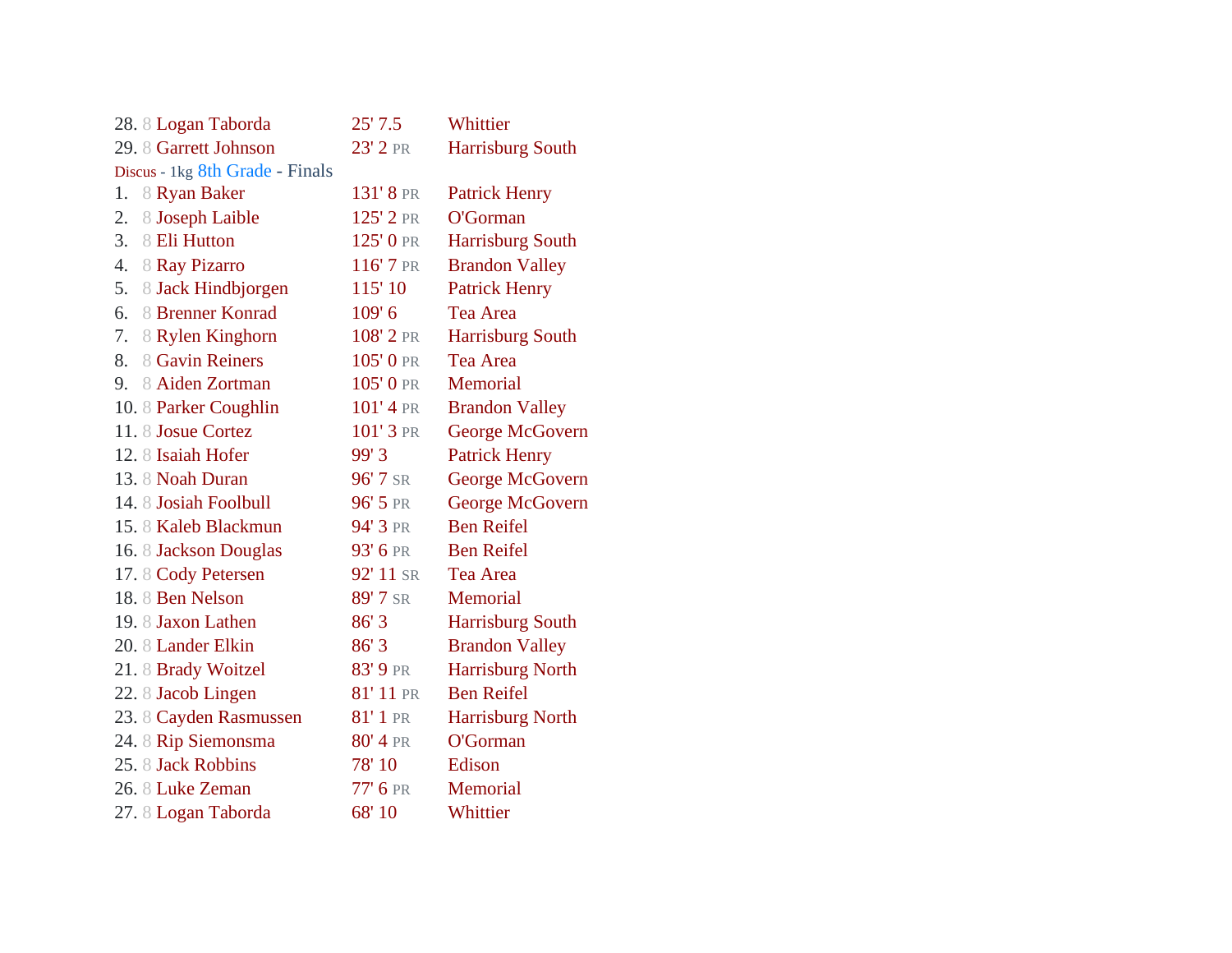|    | 28. 8 Braxton Schafer         | $67'$ 2   | O'Gorman                |
|----|-------------------------------|-----------|-------------------------|
|    | 29. 8 Nolan Sowards           | 58' 6 PR  | Whittier                |
|    | 30. 8 Shabani Yakobo          | 43' 2     | Whittier                |
|    | 8 Hudson Schumacher           | <b>ND</b> | Edison                  |
|    | <b>8 Preston Larson</b>       | <b>ND</b> | Edison                  |
|    | 8 Grayer VanHull              | ND        | Harrisburg North        |
|    | High Jump 8th Grade - Finals  |           |                         |
| 1. | 8 Dveyoun Bonwell-Witte       | 5' 10 PR  | <b>Brandon Valley</b>   |
| 2. | 8 Garrison Schoenwald         | $5'$ 6 PR | Edison                  |
| 3. | 8 Ntsane Nelson               | 5'4       | Harrisburg North        |
| 3. | 8 Memphis Bylander            | $5'$ 4 PR | Memorial                |
| 3. | 8 Kuai Mayen                  | $5'$ 4 PR | Memorial                |
| 6. | 8 Cooper Rasmussen            | $5'$ 4 PR | Harrisburg North        |
| 7. | 8 Brody Tynan                 | $5'$ 4 PR | O'Gorman                |
| 8. | 8 Brenner Konrad              | $5'$ 4 PR | Tea Area                |
| 9. | 8 Jhace Woods                 | $5'$ 2 PR | <b>Brandon Valley</b>   |
|    | 10. 8 Edward Whiting          | $5'$ 2 PR | George McGovern         |
|    | 11. 8 Isaiah Patterson        | $5'$ 2 PR | Harrisburg South        |
|    | 12. 8 Drew Lensing            | $5'0$ PR  | <b>Harrisburg South</b> |
|    | 12. 8 Jaxson Weeldreyer       | $5'0$ PR  | O'Gorman                |
|    | 12. 8 Kuek Kuek               | $5'0$ PR  | George McGovern         |
|    | 12. 8 Gavin Casanova          | 5'0       | <b>Patrick Henry</b>    |
|    | 16. 8 Munir Tidjani Abdelaziz | $5'0$ PR  | <b>Ben Reifel</b>       |
|    | 17. 8 Favian Rivas Wells      | $5'0$ PR  | Whittier                |
|    | 18. 8 Jaxon Terrio            | $5'0$ PR  | <b>Harrisburg North</b> |
|    | 19. 8 Ryan Baker              | 4' 10 PR  | <b>Patrick Henry</b>    |
|    | 20. 8 Parker Coughlin         | 4'10      | <b>Brandon Valley</b>   |
|    | 21. 8 Grant Roth              | 4'10      | O'Gorman                |
|    | 22. 8 Connor Mager            | 4' 10 PR  | George McGovern         |
|    | 23. 8 Carter Brown            | 4' 8 PR   | <b>Tea Area</b>         |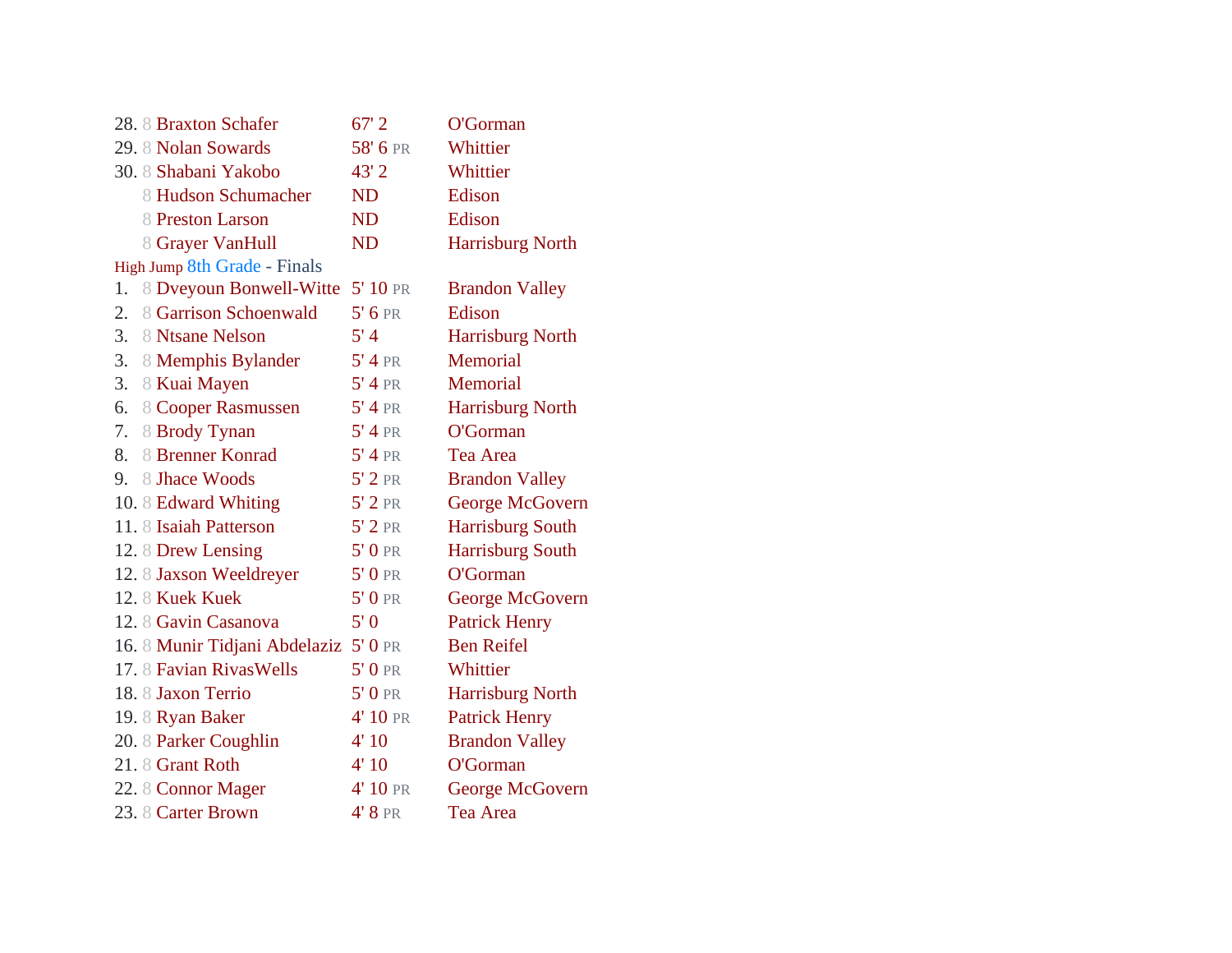|    | 24. 8 Tayvin Laddusaw        | $4' 8$ PR              | <b>Ben Reifel</b>          |
|----|------------------------------|------------------------|----------------------------|
|    | 25.8 Tayge Privett           | 4' 6 PR                | <b>Harrisburg South</b>    |
|    | 8 Lucas Jorgensen            | <b>NH</b>              | Whittier                   |
|    | 8 Crayton Ehrich             | <b>NH</b>              | Tea Area                   |
|    | 8 Alexander Kaufhold         | <b>NH</b>              | <b>Patrick Henry</b>       |
|    | Long Jump 8th Grade - Finals |                        |                            |
|    | 1. 8 Eddie Mulbah            | $18' 4.5$ PR           | Memorial                   |
| 2. | 8 Tristan Gluhm              | 18' 4.5 PR             | George McGovern            |
| 3. | 8 Ntsane Nelson              | 17' 10.5 PR            | <b>Harrisburg North</b>    |
| 4. | 8 Kayden Wlliamson           | 17' 1.25               | Tea Area                   |
| 5. | 8 Tayge Privett              | 16' 8.25               | <b>Harrisburg South</b>    |
| 6. | 8 Chase Leary                | 16' 6 PR               | <b>Brandon Valley</b>      |
| 7. | 8 Caden Putnam               | $16' 4.5$ PR           | <b>Harrisburg South</b>    |
| 8. | 8 William Schlotter          | $16'$ 1.5 PR           | <b>Harrisburg North</b>    |
|    | 9. 8 Lucas Jorgensen         | $16' 1.5$ PR           | Whittier                   |
|    | 10. 8 Austin Preheim         |                        | 16' 0.75 SR Brandon Valley |
|    | 11. 8 Gavin Reiners          | 15' 11.25 PR Tea Area  |                            |
|    | 12. 8 Gerardo Grajeda        | $15'$ 7 PR             | <b>Ben Reifel</b>          |
|    | 13. 8 Tayvin Laddusaw        | 15' 7 PR               | <b>Ben Reifel</b>          |
|    | 14. 8 Logan Mebius           | 15' 6.25 SR O'Gorman   |                            |
|    | 15. 8 Jakob Hofer            | 15' 5.25 PR            | <b>Harrisburg North</b>    |
|    | 16. 8 John Cleberg           | $15' 4.5$ PR           | O'Gorman                   |
|    | 17. 8 Preston Vucurevich     | 15' 4 PR               | O'Gorman                   |
|    | 18. 8 Favian Rivas Wells     | $15'$ 0.5 pr           | Whittier                   |
|    | 19. 8 Chase Deboer           | 14' 8 PR               | Tea Area                   |
|    | 20. 8 Cole Vahle             | 14' 6.25               | <b>Brandon Valley</b>      |
|    | 21. 8 Atley Skeie            | 14' 4.5                | <b>Harrisburg South</b>    |
|    | 22. 8 Kevin Barrera          | 14' 4.25 PR Ben Reifel |                            |
|    | 23. 8 Kaeden Mattheis        | 14' 3.75 PR Memorial   |                            |
|    | 24. 8 Alexander Kaufhold     | 13' 4.5                | <b>Patrick Henry</b>       |
|    |                              |                        |                            |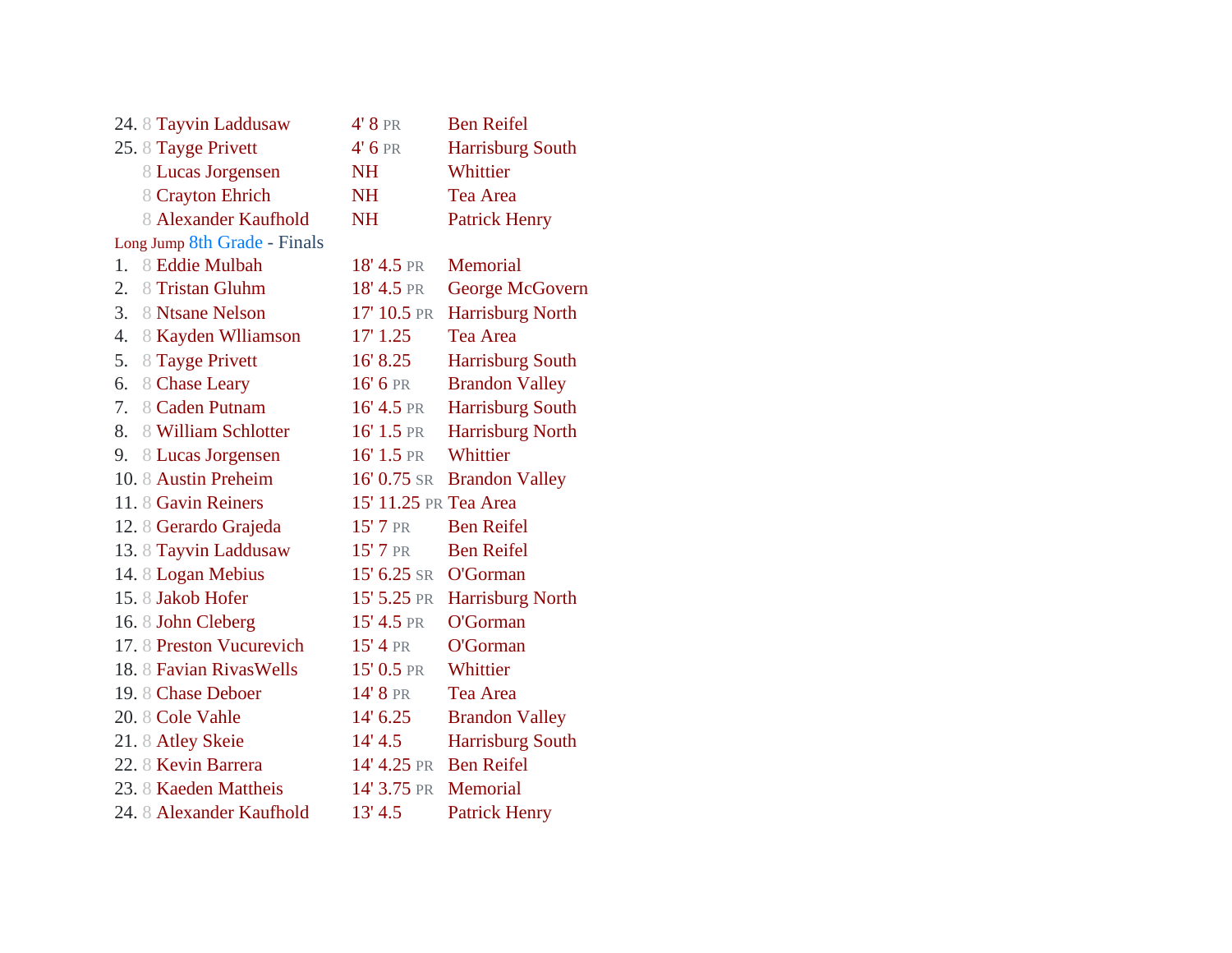| 25. 8 Grant Wiessner    | 12'1                | Edison                       |
|-------------------------|---------------------|------------------------------|
| 26. 8 Chapoth Deng      |                     | 11' 10.25 PR George McGovern |
| 27. 8 Peyton Sichmeller | $11'$ 6.25          | <b>Patrick Henry</b>         |
| 28.8 Roman Newson       | 11' 2.5 PR Whittier |                              |
| 8 Aiden Hosman          | ND.                 | <b>Patrick Henry</b>         |
| Womens Results          |                     |                              |

## [Shot Put](https://www.athletic.net/TrackAndField/meet/470937/results/f/12/shot) - 8lb 8th Grade - Finals

| 1. | 8 Lily Budig              | $31'9$ PR         | <b>Harrisburg North</b>      |
|----|---------------------------|-------------------|------------------------------|
| 2. | 8 Katelyn Maeschen        | $30'$ 6.5 PR      | <b>Harrisburg South</b>      |
| 3. | 8 Anaya Connors           | 29' 8             | Tea Area                     |
| 4. | 8 Jayden Sorensen         | 26' 11 PR         | <b>Ben Reifel</b>            |
| 5. | 8 Sydney Quail            | $25'$ 4 PR        | Memorial                     |
|    | 6. 8 Paola Polanco        | 24' 11 PR         | Edison                       |
| 7. | 8 Allyson Tiggelaar       | 24' 4 PR          | Memorial                     |
| 8. | 8 Karlee Small            | 23' 9 pr          | <b>Brandon Valley</b>        |
|    | 9. 8 Ella Top             | 23' 3.5 PR        | <b>Ben Reifel</b>            |
|    | 10. 8 Tatym Slykhuis      | 23'2              | Tea Area                     |
|    | 11. 8 Jenae Van Beek      | 22' 6             | <b>Harrisburg South</b>      |
|    | 12. 8 Trinity Sorenson    | $22'$ 2           | <b>Patrick Henry</b>         |
|    | 13. 8 Kennedy Baumberger  | $21'$ $8$ pr      | <b>Ben Reifel</b>            |
|    | 14. 8 Preslie Benning     | 21'8              | Tea Area                     |
|    | 15. 8 Audrina Khamtanh    | $21'$ 4 pr        | Whittier                     |
|    | 16.8 Kya Freking          |                   | 21' 3.5 PR Brandon Valley    |
|    | 17. 8 Gabriella Stefanyuk |                   | 20' 11.5 PR Harrisburg North |
|    | 18. 8 Adriana Juarez      |                   | 20' 10.5 PR George McGovern  |
|    | 19. 8 Jayci Olson         | 20' 8             | <b>Harrisburg South</b>      |
|    | 20. 8 Emily Mertes        | $20'$ 7.5         | Edison                       |
|    | 21. 8 Kalisa Kraft        | $20^{\circ}$ 6 sr | Memorial                     |
|    | 22. 8 Kenna Knutson       | $20'$ 4 pr        | <b>Patrick Henry</b>         |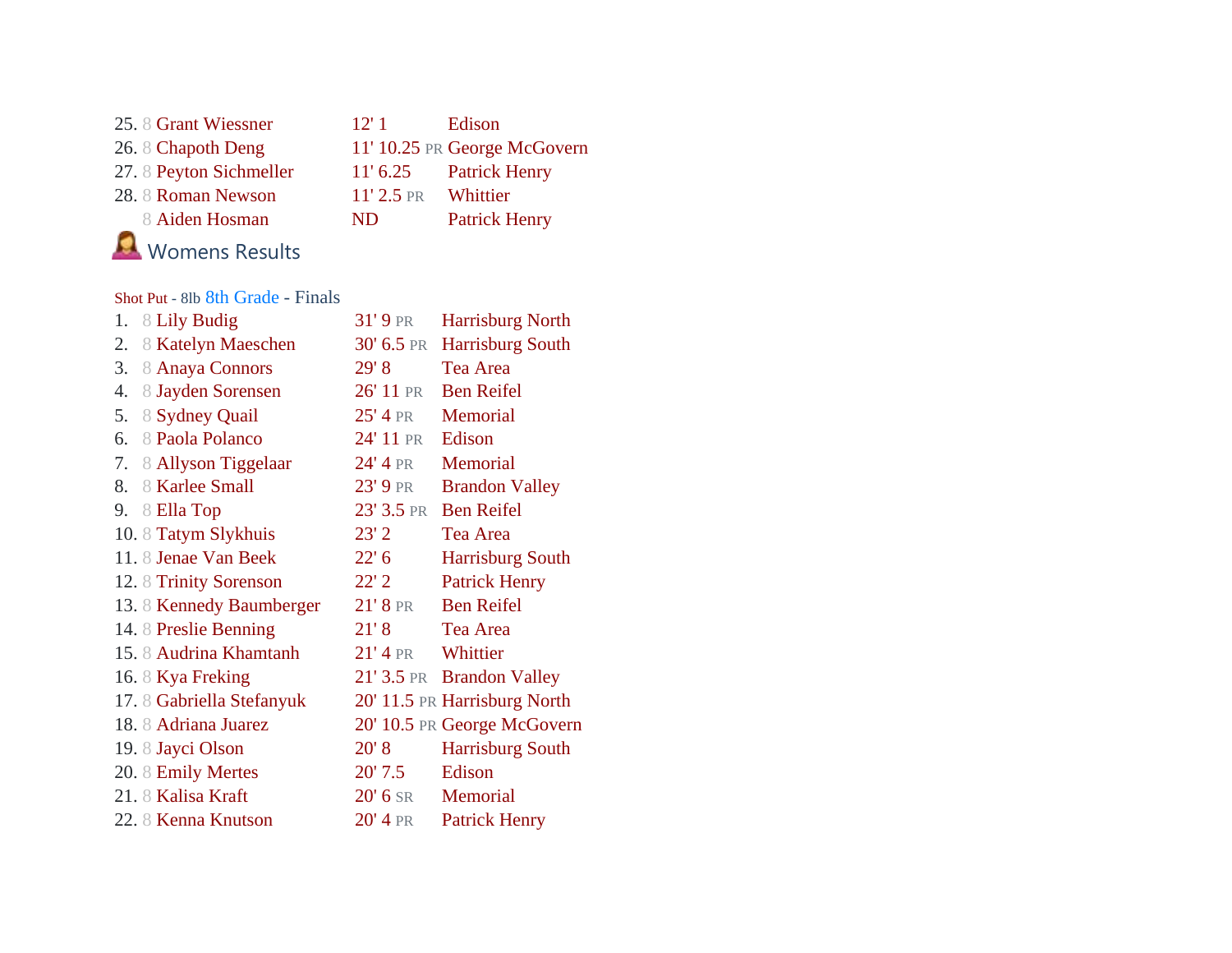|    | 23. 8 Graci Sheriff             | 19' 1.5    | Edison                  |
|----|---------------------------------|------------|-------------------------|
|    | 24. 8 Serena Graff              | 18' 11.5   | <b>Patrick Henry</b>    |
|    | 25. 8 Seeya Amin                | 18' 5 PR   | George McGovern         |
|    | 26. 8 Neelam Gurung             | 18' 2.5 PR | Whittier                |
|    | 27. 8 Daphne Blackwell          | 16' 8      | Harrisburg North        |
|    | 28. 8 Melanie Garcia Pineda     | 16' 1 PR   | George McGovern         |
|    | 29. 8 Tyanna Griffith           | 12' 8.5    | Whittier                |
|    | Discus - 1kg 8th Grade - Finals |            |                         |
| 1. | 8 Lily Budig                    | 84' 5 PR   | <b>Harrisburg North</b> |
| 2. | 8 Kenna Knutson                 | 77' 3 PR   | <b>Patrick Henry</b>    |
| 3. | 8 Preslie Benning               | 68' 9 PR   | Tea Area                |
| 4. | 8 Jayci Olson                   | 67' 0 PR   | <b>Harrisburg South</b> |
| 5. | 8 Adriana Juarez                | 66' 9 PR   | George McGovern         |
| 6. | 8 Sydney Quail                  | $65'$ 4 PR | <b>Memorial</b>         |
| 7. | 8 Britton Adamski               | 64' 0 PR   | Memorial                |
| 8. | 8 Gabriella Stefanyuk           | 63'1       | Harrisburg North        |
| 9. | 8 Ayva Lane                     | 62' 11     | <b>Brandon Valley</b>   |
|    | 10. 8 Katelyn Maeschen          | 62' 11     | <b>Harrisburg South</b> |
|    | 11. 8 Kalisa Kraft              | $62'0$ SR  | Memorial                |
|    | 12. 8 Trinity Sorenson          | 60' 8      | <b>Patrick Henry</b>    |
|    | 13.8 Kiley Pendergast           | 60' 0 PR   | Tea Area                |
|    | 14. 8 Elsa Ohrtman              | 58' 6 PR   | <b>Ben Reifel</b>       |
|    | 15. 8 Emily Mertes              | 58'5       | Edison                  |
|    | 16.8 Tatym Slykhuis             | 58'3       | Tea Area                |
|    | 17. 8 Kya Freking               | 56'9       | <b>Brandon Valley</b>   |
|    | 18. 8 Olivia Kolbrek            | 56' 0 PR   | <b>Ben Reifel</b>       |
|    | 19. 8 Elizabeth Olesen          | 55' 5 PR   | Edison                  |
|    | 20. 8 Macey Wigg                | 55' 4 PR   | George McGovern         |
|    | 21. 8 Kennedy Baumberger        | 54' 8 PR   | <b>Ben Reifel</b>       |
|    | 22. 8 Mylee Kallemyn            | 54' 3      | Edison                  |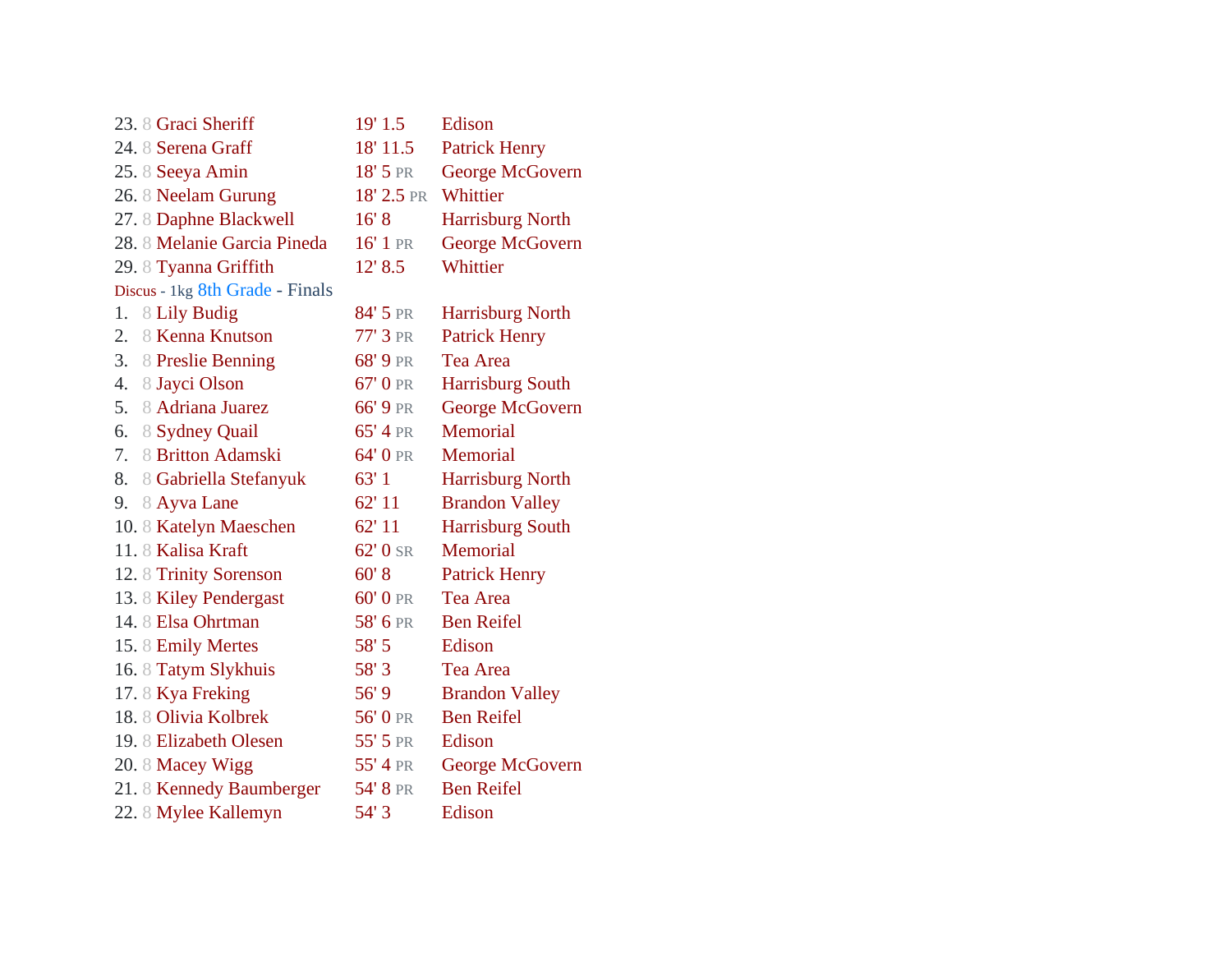| 23. 8 Daphne Blackwell       | 48' 10 PR | <b>Harrisburg North</b> |
|------------------------------|-----------|-------------------------|
| 24. 8 Anessa Sweets          | 46' 11    | O'Gorman                |
| 25. 8 Mary Ibbit             | 45' 4 PR  | Whittier                |
| 26. 8 Jenae Van Beek         | $42'$ 6   | Harrisburg South        |
| 27. 8 Gaby Juarez            | 41' 3 PR  | George McGovern         |
| 28. 8 Mayte Interiano        | 35' 3 PR  | Whittier                |
| 29. 8 Hayat Alemu            | 32' 5 PR  | Whittier                |
| High Jump 8th Grade - Finals |           |                         |
| 8 Ayleah Johnson<br>1.       | 4' 6 PR   | <b>Ben Reifel</b>       |
| 8 Angela Starr<br>1.         | $4'$ 6 PR | O'Gorman                |
| 3.<br>8 Lauren Venenga       | $4'6$ PR  | Harrisburg North        |
| 8 Gabi Zachariasen<br>4.     | 4' 6 PR   | <b>Harrisburg South</b> |
| 5.<br>8 Kinsley Terveer      | 4'4       | <b>Brandon Valley</b>   |
| 8 Adud Arop<br>6.            | $4'4$ PR  | O'Gorman                |
| 7.<br>8 Jersy Tryon          | 4'4       | <b>Harrisburg South</b> |
| 8 Brooklyn Reiners<br>8.     | $4'4$ SR  | Tea Area                |
| 8 Olivia Volkmer<br>9.       | $4'2$ SR  | Memorial                |
| 10. 8 Rylan Kennett          | 4' 2 PR   | <b>Ben Reifel</b>       |
| 10. 8 Anaya Connors          | $4'2$ PR  | Tea Area                |
| 12. 8 Delaney Rockvam        | $4'2$ SR  | <b>Harrisburg South</b> |
| 13. 8 Alivia Putnam          | 4'2       | <b>Brandon Valley</b>   |
| 13. 8 Lindsay Langner        | 4'2       | <b>Harrisburg North</b> |
| 13. 8 Meredith Decker        | 4'2       | Tea Area                |
| 16. 8 Macey Wigg             | 4' 0 PR   | George McGovern         |
| 16. 8 Yanisha Pachecho Lopez | 4'0       | Whittier                |
| 16. 8 Finley Langenfeld      | 4'0       | Edison                  |
| 19. 8 Karli Boschee          | 4'0       | <b>Harrisburg North</b> |
| 19. 8 Brynn Townsend         | 4'0       | <b>Patrick Henry</b>    |
| 8 Hannah Nesdahl             | <b>NH</b> | <b>Ben Reifel</b>       |
| 8 Lily Tadlock               | <b>NH</b> | Edison                  |
|                              |           |                         |